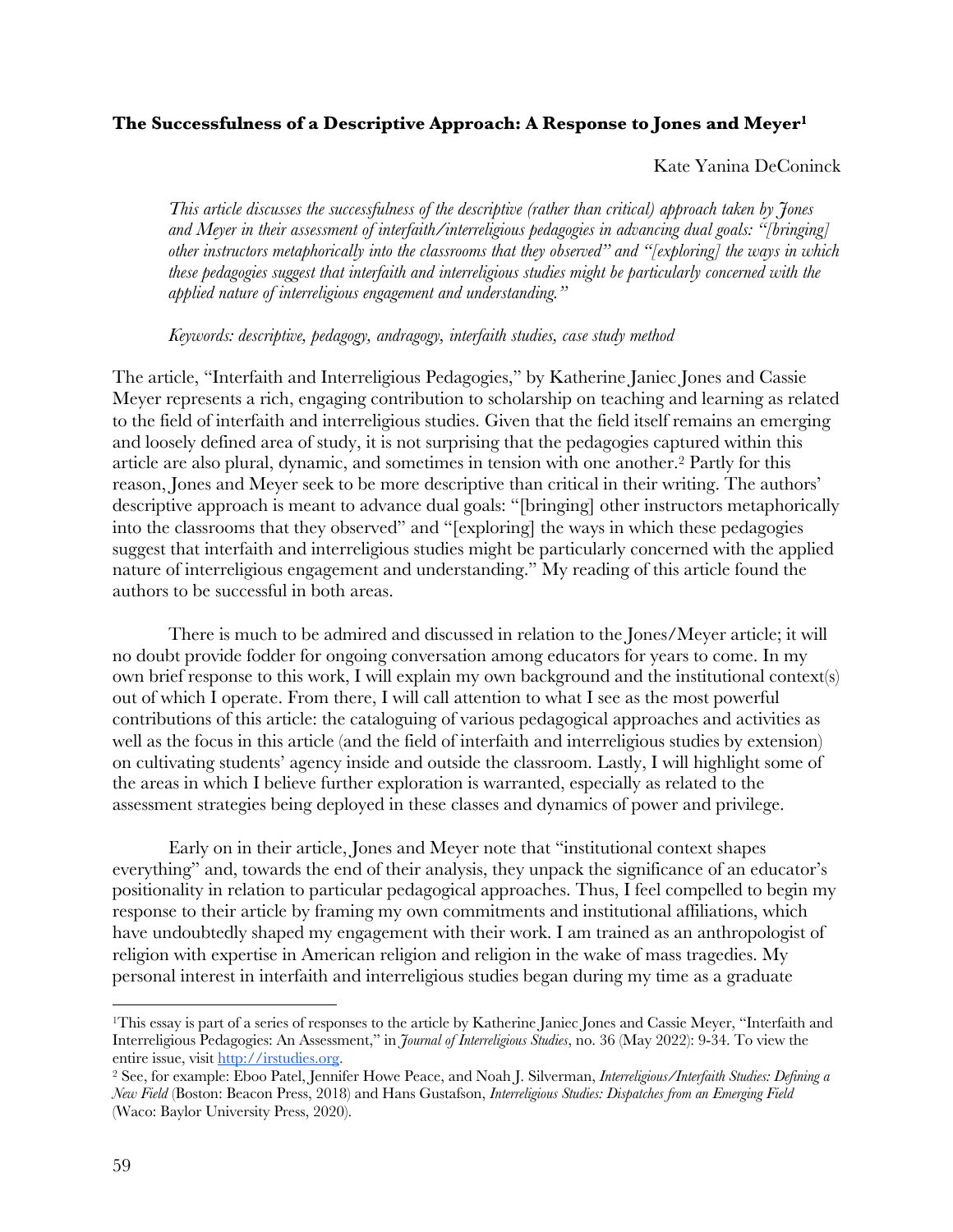student at Harvard Divinity School, where I worked for more than two years as a research fellow with the Pluralism Project. Learning from Diana Eck, Ellie Pierce, and other groundbreaking scholars at this nonprofit afforded me my first insights into the case study method and, more generally, the complex realities of religious diversity and pluralism in the United States today.

Since earning my doctorate, I have worked as a teaching professor in the Department of Theology and Religious Studies at the University of San Diego (USD). USD is a private Catholic university that strives to "set the standard for a contemporary Catholic university confronting humanity's urgent challenges."<sup>3</sup> My university is committed to liberal arts education and promotes values such as engaged scholarship, educational equity and inclusion, and, more generally, the spirit and practice of changemaking. I personally teach courses on world religions and American religious history while also overseeing an interdisciplinary initiative that works to study and address homelessness in our local community. Many of the courses that I have designed and taught carry the core curriculum flag for diversity, inclusion, and social justice, meaning that they include content about topics such as race, ethnicity, nationality, social location, and intersectionality.

Like many non-tenure track faculty members, my teaching and work have also extended into other institutional contexts. I have taught community college classes, offered online courses—both synchronously and asynchronously—at public universities, and served as a religion instructor at an independent college preparatory Episcopal day school. Currently, in addition to my work at USD, I teach synchronous graduate-level seminary courses online for United Theological Seminary of the Twin Cities and asynchronous undergraduate-level courses online for Springfield College (MA). I also serve as the co-chair of the Teaching Religion Unit of the American Academy of Religion, a position that puts me into conversation with educators across the nation and world. Thus, I bring my perspective and experiences from all these roles to bear upon my reading of Janiec Jones and Meyer's article.

One of the greatest gifts that "Interfaith and Interreligious Pedagogies" offers readers is its cataloguing of what is happening in various classes affiliated with interfaith and interreligious studies across the United States. Drawing from the work of Jennifer Howe Peace, who argues that interfaith studies is a "field that values scholarship accountable to community, the dynamic link between theory and practice, and the centrality of relationships at every level," Jones and Meyer illuminate the different activities and approaches that instructors are utilizing to craft courses and learning outcomes aligned with these values. Role-playing games, site visits and tours, spiritual autobiographies, case studies, public deliberation, analysis of online debates, the creation of congregational resources/programs, guest speakers, and scripted interviews are among the many classroom activities and assignments described, providing a veritable gold mine of ideas for those teaching similar courses. Along the way, the authors also raise important questions about what is at stake in deploying these techniques. One question that resonated with my own teaching has to do with how much space professors should allow for students to weave in their own spiritual journeys as part of their coursework. Especially in my graduate-level seminary class, I often find myself encouraging my students to move beyond personal reflection and storytelling to deeper forms of critical thinking. I ask students to not only describe or reflect on

<sup>3</sup> "Envisioning 2024: Overview," University of San Diego, accessed December 16, 2021, https://www.sandiego.edu/envisioning-2024/overview/.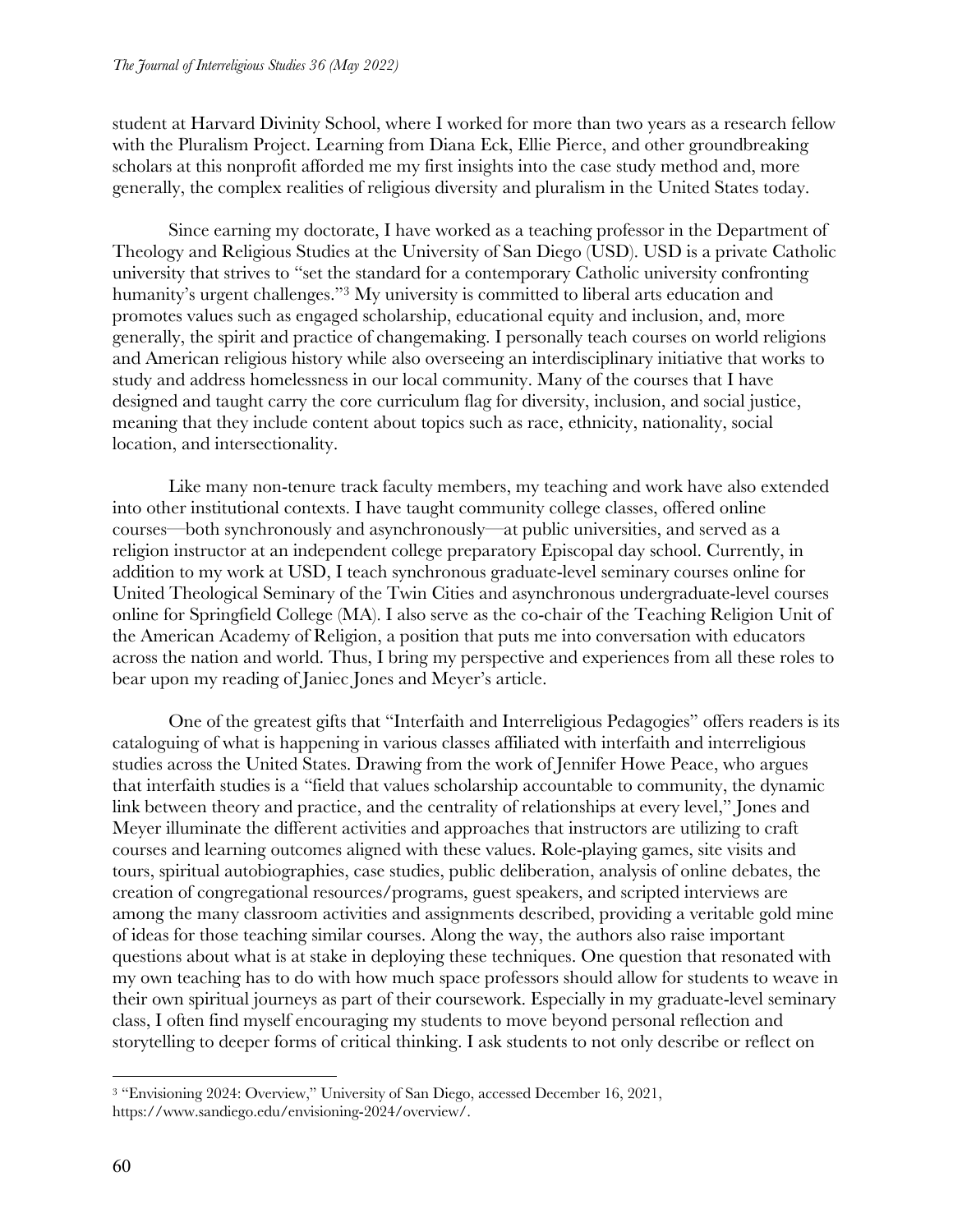their religious and/or spiritual identities, but also to demonstrate justice-oriented critical analysis. I want to see how the course content is helping learners analyze their social location or positionality in ways that are attentive to both personal and structural transformation. The questions and approaches discussed in this section of the paper provided context for the tensions I occasionally encounter and new strategies with which I might experiment, such as journaling that "remain[s] rigorous in terms of logic and analysis."

Another noteworthy aspect of this article is its attention to the ways in which instructors in interfaith and interreligious studies courses are seeking to cultivate a sense of agency among the students in their classrooms. This theme is most explicit where the authors discuss the case study method, which presents a complicated real-world situation and then asks students "what are you going to do?" in response to that situation. Professors like Minister and Klancher also take the cases one step further by asking students to analyze the ethical significance of their proposed responses. Agency and the empowerment of students is also evident in other areas of this piece as well. For example, the third section of the article highlights how some of the instructors who they interviewed "work[ed] to help [students] self-identify as people capable of contributing to and leading conversations with those who are different from them" through site visits or other forms of engagement with religious practitioners. Although scholarly literature on andragogical or heutagogical principles is not referenced in this work, I can see how the strategies described in this article might cultivate active engagement, application-based knowledge, and a sense of independence, especially in the context of adult education.<sup>4</sup>

As much as ground as Jones and Meyer were able to cover in their descriptive, surveystyle article, their work does leave the door open to further development or exploration of certain topics. Personally, I would have appreciated more detailed information about assignments and forms of assessment that instructors in interfaith and interreligious studies are utilizing. While we do gain insight into some of the assignments that students are tasked with completing—such as the spiritual autobiographies and creation of community resources mentioned above—readers do not gain much insight into how instructors are evaluating or scoring those assignments. Does class participation contribute to students' final grades for the term and, if so, what does exemplary engagement look like in interfaith or interreligious studies classes? Are graded assignments also crafted with an eye toward the applied nature of the field? Do students have any agency in determining how they would like to demonstrate mastery of a given learning outcome? Thus, I would love to see a follow-up article that includes more extensive analysis of learning

<sup>4</sup> Andragogy is commonly understood as a learner-centered approach to teaching adults that frames learning as a pathway to solving problems or better performing a given task. Andragogy prioritizes experiential learning, the development of self-confidence, and learning that has an immediate relevance or impact in students' lives. Heutagogy takes up many of the same core priorities of andragogy; however, the learning is more self-directed by the student, who defines their own learning needs and outcomes and is supported in their journey by the instructor. Scholarship on andragogy and, later, heutagogy has become increasingly widespread since the 1970s. See, for example: Malcolm Knowles, *Andragogy in Action: Applying Modern Principles of Adult Learning* (San Francisco: Jossey-Bass, 1984) and Chris Kenyon and Stewart Hase, *Moving from Andragogy to Heutagogy in Vocational Education* (2001): 21–32.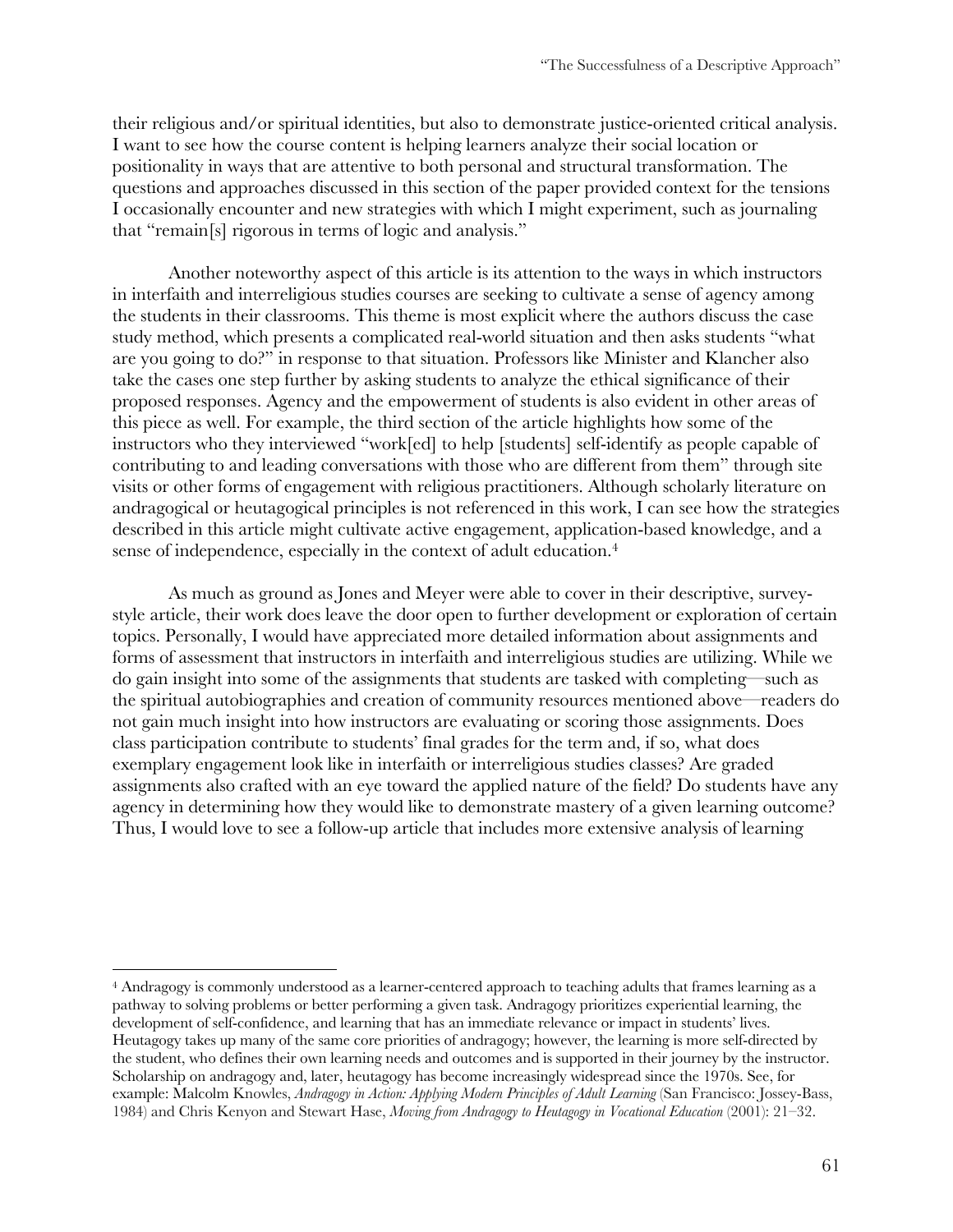outcomes, sample rubrics, assignment prompts, and more.5 I can also imagine opportunities for putting this material into conversation with scholarly literature about authentic assessment.6

My other suggested area for further exploration is undoubtedly shaped by the fact that I have taught at multiple institutions that place a high value on social justice work. Namely, I believe it is important to further interrogate the dynamics of power and privilege that appear in both course design and in the classroom. Jones and Meyer end their article with three paragraphs about the possible intersections of interfaith and interreligious studies and other "areas of diversity," in which they point out that there are different views among instructors on whether or how to discuss topics like race, gender identity, sexual orientation, and other topics in relation to religion. Like the authors, I recognize that institutional context can shape or restrict an instructor's ability to approach religion through an intersectional lens. Ongoing national debates about the alleged teaching of what right-of-center Americans claim is "critical race theory," to name just one example, are also revealing how politicized and polarizing teaching on these topics has become. However, I would also argue that, if interfaith and interreligious studies is truly a field that is "accountable to community" and centers "relationships at every level," there is much at stake in how power and privilege are manifest and theorized in these classes. The need for attention to these realities is especially dire given growing critiques that our classrooms—and the academy more generally—are often spheres that reproduce forms of exclusion that are evident in larger society.<sup>7</sup>

Jones and Meyer do help readers see how instructors are thinking through their own social or structural positionality in relation to teaching; however, other questions remain prominent. Are instructors intentionally crafting syllabi that represent authors of diverse racial, ethnic, national, and other backgrounds? What do the racial demographics look like within each of the classes described in this article and how/do those demographics inform pedagogy?8 How might instructors set up successful site or classroom visits that do not "other" or tokenize a group? These are but a few of the important questions that might be considered. Follow-up research about dynamics of privilege and power in interfaith and interreligious studies classes would represent a timely and important extension of this article. I also have the suspicion that some of the pedagogies described in this article, such as the use of sources that focus on lived experience, could serve to call attention to or even unsettle oppressive power structures. Ultimately, "Interfaith and Interreligious Pedagogies" is an article that accomplishes the primary goals of any strong piece of scholarship about teaching and learning: drawing readers into the compelling work that is taking place inside classrooms, foregrounding the tensions and opportunities that inhere in different pedagogical approaches, and inspiring further questions for consideration.

<sup>5</sup> Here it is also worth noting that there is a collection of interreligious and interfaith studies syllabi available online through the Wabash Center. See: "Syllabi Collection," The Wabash Center for Teaching and Learning in Theology and Religion, accessed December 15, 2021, https://www.wabashcenter.wabash.edu/resources/syllabi/. <sup>6</sup> See, for example: Kim H. Koh, "Authentic Assessment," *Oxford Research Encyclopedia: Education* (2017), https://doi.org/10.1093/acrefore/9780190264093.013.22.

<sup>7</sup> See, for example: Gilda L. Ochoa and Daniela Pineda, "Deconstructing Power, Privilege, and Silence in the Classroom" in *Radical History Review* 102 (Fall 2008): 45–61, https://doi.org/10.1215/01636545-2008-012 and Karen Teel, "Whiteness in Catholic Theological Method," *Journal of the American Academy of Religion* 87, no. 2 (June 2019): 401–433, https://doi.org/10.1093/jaarel/lfz023.

<sup>8</sup> I appreciated that the authors noted the number of students enrolled in each course that they observed or studied; however, I would have liked to have seen more detailed analysis of the demographics in these classes. For example, it was helpful to learn that the majority of the students identified as Christians, former Christians, or "nones."